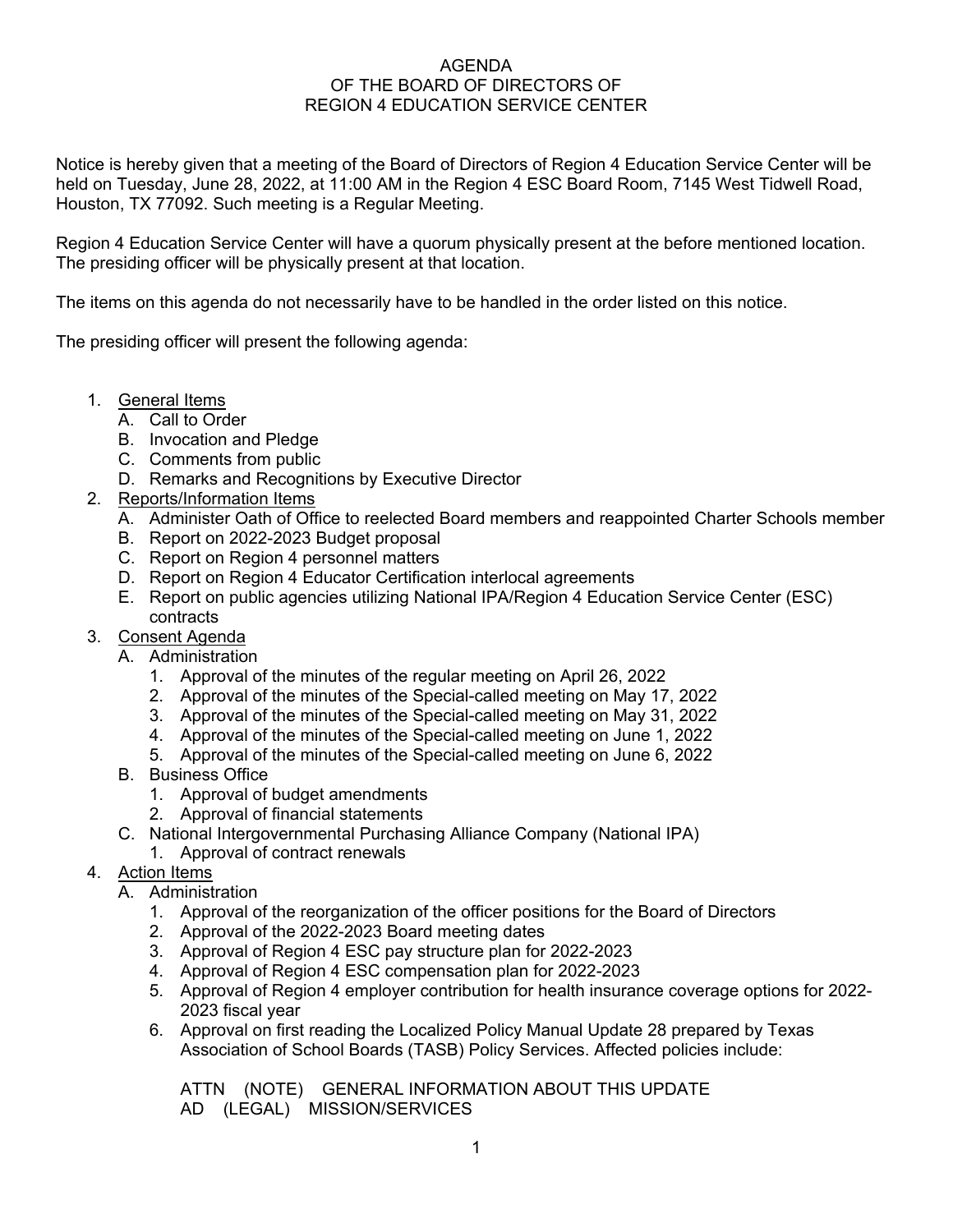ADA (LEGAL) MISSION/SERVICES: MENTAL HEALTH BBFA (LEGAL) ETHICS: CONFLICT OF INTEREST DISCLOSURES CBA (LEGAL) REVENUE SOURCES: STATE CBB (LEGAL) REVENUE SOURCES: FEDERAL CH (LEGAL) PURCHASING AND ACQUISITION CH (LOCAL) PURCHASING AND ACQUISITION CHC (LEGAL) PURCHASING AND ACQUISITION: PAYMENT PROCEDURES CKA (LEGAL) SAFETY PROGRAM/RISK MANAGEMENT: INSPECTIONS CRD (LEGAL) INSURANCE AND ANNUITIES MANAGEMENT: HEALTH AND LIFE **INSURANCE** CU (LEGAL) FACILITIES CONSTRUCTION CU (LOCAL) FACILITIES CONSTRUCTION CUA (LEGAL) FACILITIES CONSTRUCTION: COMPETITIVE BIDDING CUB (LEGAL) FACILITIES CONSTRUCTION: COMPETITIVE SEALED PROPOSALS CUC (LEGAL) FACILITIES CONSTRUCTION: CONSTRUCTION MANAGER-AGENT CUD (LEGAL) FACILITIES CONSTRUCTION: CONSTRUCTION MANAGER-AT-RISK CUE (LEGAL) FACILITIES CONSTRUCTION: DESIGN-BUILD CONTRACTS CUF (LEGAL) FACILITIES CONSTRUCTION: JOB-ORDER CONTRACTS DBAA (LEGAL) EMPLOYMENT REQUIREMENTS AND RESTRICTIONS: PREEMPLOYMENTREVIEWS DEA (LEGAL) COMPENSATION AND BENEFITS: SALARIES, WAGES, AND STIPENDS DEBB (LEGAL) LEAVES AND ABSENCES: MILITARY LEAVE DG (LEGAL) EMPLOYEE RIGHTS AND PRIVILEGES DH (LEGAL) EMPLOYEE STANDARDS OF CONDUCT DHA (LEGAL) EMPLOYEE STANDARDS OF CONDUCT: FREEDOM FROM DISCRIMINATION, HARASSMENT, AND RETALIATION EAB (LEGAL) PUBLIC INFORMATION PROGRAM: ACCESS TO PUBLIC INFORMATION EABB (LEGAL) ACCESS TO PUBLIC INFORMATION: REQUESTS FOR INFORMATION EC (LEGAL) TECHNOLOGY RESOURCES ECA (LEGAL) TECHNOLOGY RESOURCES: CYBERSECURITY ED (LEGAL) RELATIONS WITH OTHER GOVERNMENTAL ENTITIES EE (LEGAL) USE OF ESC FACILITIES BY OUTSIDE ENTITIES FA (LEGAL) STUDENT RECORDS 7. Consider and approve employment and compensation of Executive Director of Region 4 Education Service Center B. Business 1. Approval of funding for Region 4 School Support Grants 2. Approval of contract award for escWorks AWS Migration 3. Approval of contract award for escWorks staffing 4. Approval of contract award for Texas Education Exchange Managed Services 5. Approval of premium for property, windstorm and equipment breakdown insurance

- 6. Approval of PBK Architects to provide construction design, architect, and engineering services for planned building renovations
- C. National Intergovernmental Purchasing Alliance Company (National IPA)
	- 1. Approval of contract award for total cloud solutions and services

## 5. Closed Session

[in accordance with the Texas Government Code, the Texas Open Meetings Act]

- A. Discuss employment of Executive Director, receive legal advice regarding same [Tex. Gov. Code Sections §551.071 and §551.074]
- B. Discuss goals and evaluation for the Executive Director [Tex. Gov. Code Section §551.074]
- C. Reconvene to consider and take possible action on items discussed in closed session
- 6. Adjournment